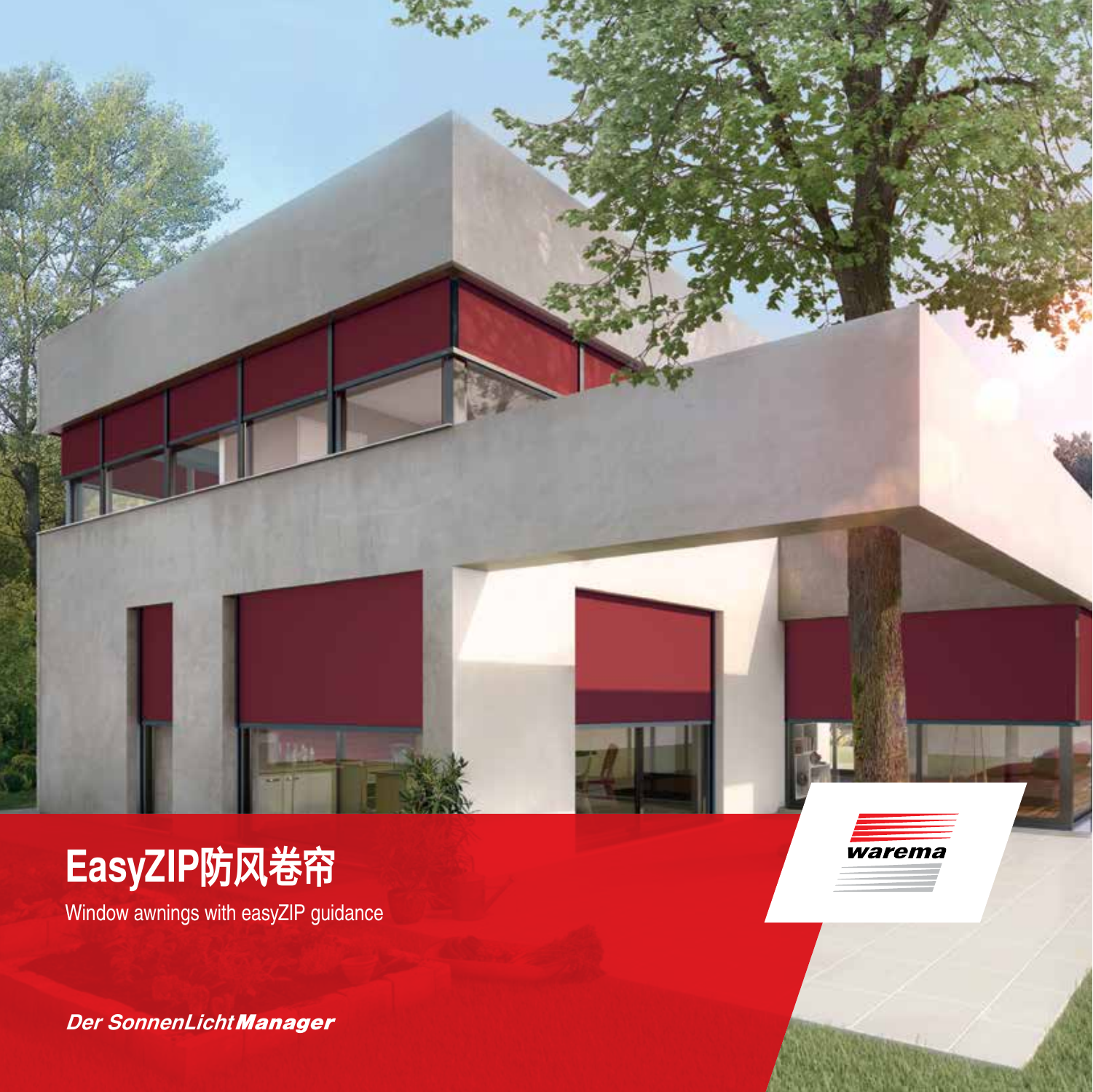# **在家中您也能有度假般的体验 Treat yourself to a holiday in your home**



### EasyZIP防风卷帘

您正在为您的家寻找有效的遮阳系统吗?如果与 此同时您也不愿牺牲家中的现代化设计和安全性 功能。我们给出的解决方是:选择美观且抗风性 强的ZIP防风卷帘。

# Window awnings with easyZIP guidance

Are you looking for an effective sun shading system for your home but don't want to sacrifice on modern design and functional safety at the same time? Our solution: aesthetic and wind-stable window awnings with ZIP guidance.

| 最大宽度       | 最大高度        |
|------------|-------------|
| Max. width | Max. height |
| 6000 mm    | 6000 mm     |
|            |             |

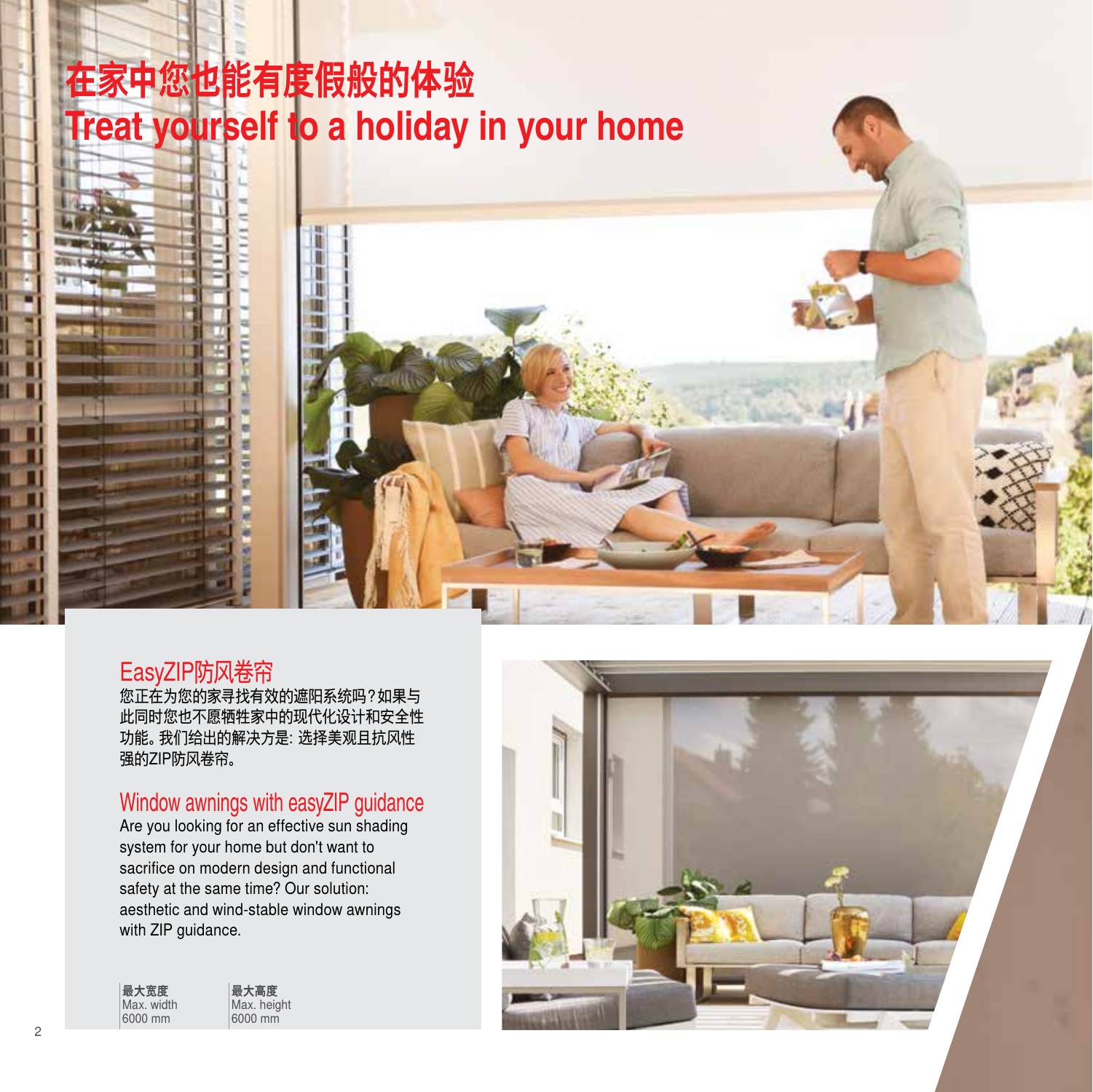# 更快,更安全,更稳定

- EasyZIP的导轨系统采用新型一体式导轨。导轨内部结 构完全相同,可用于各种安装情况和建筑规模。
- 很大程度上缩短了安装时间
- 增加了抗风稳定性

### Faster, safer and more stable

- New one-piece guide rail that is used for the guide systems easyZIP. The guide rails are identical in construction, and can be used for various mounting situations and construction sizes.
- Greatly reduced installation time
- Increased in wind stability



# 安全至上:归功于SecuKit双驱动系 统 (电动+手动) 糸统的防风卷帘

如果发生电源故障,望瑞门SecuKit具有直观可 靠的辅助功能。这时它的附加手动提升带可以操 控电动卷闸和户外抗风卷帘。该系统确保在停电 时防风卷帘不会阻碍逃生。在电源故障的情况 下,通过拉动附加的提升带,可以将关闭的防风卷 帘快速升高至上限位置。

## Everything safe: thanks to SecuKit!

In case of a power failure, the WAREMA SecuKit is an intuitive and reliable supplementary accessory. It's additional belt operation for roller shutters and window awnings with a motor. This system ensures that window awnings will no longer block the way in case of a power failure. In the event of a power failure a lowered curtain can be quickly raised to the upper limit position by pulling on the additional belt.